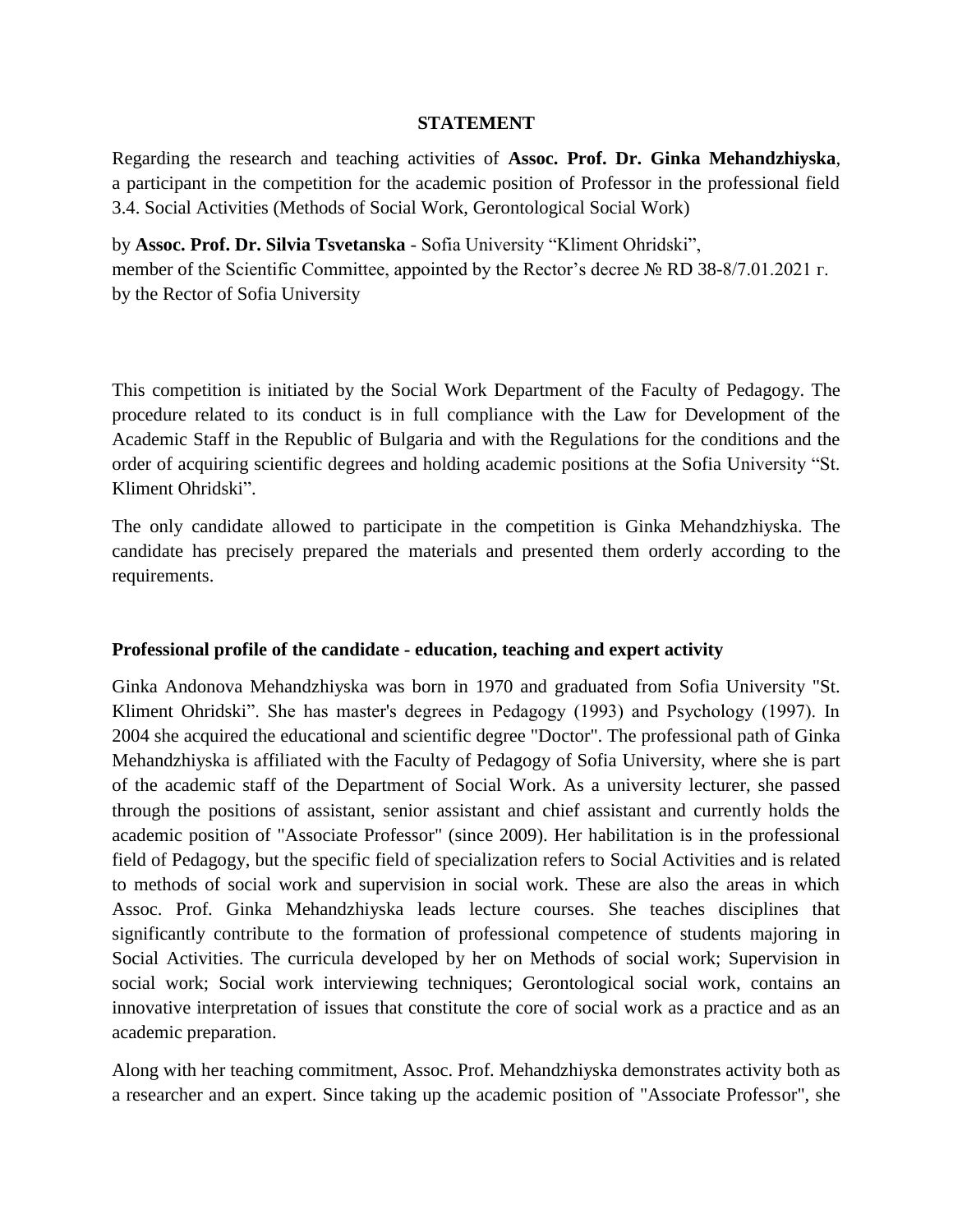has participated as a team member on 9 research projects, three of which are international. She was the supervisor of two successful PhD candidates. She has participated in postgraduate training for practitioners. Her expertise in the field of social work is evident from her participation in two editorial boards of scientifically peer-reviewed publications, as well as from her inclusion in working groups at the Ministry of Labour and Social Policy and expert groups for accreditation at the National Evaluation and Accreditation Agency.

The professional biography of the candidate shows a consistent upgrade of knowledge and experience and a clear profile in the field of social work. Assoc. Prof. Mehandzhiyska is a wellestablished specialist with her own style and way of working and her name is associated with the development of methods of social work and gerontological social work - areas in which the said competition is announced. The overall review of the competition materials leaves a positive impression of a successful symbiosis between professional training, teaching experience and results in the research activities of the candidate, which correspond highly to the profile of the competition.

# **General record and description of scholarly publications**

According to the information provided, the applicant not only meets the minimum national requirements, but also significantly exceeds them. The distribution by groups of indicators is as follows:

- 50 points per group of indicators A;
- 100 points per group of indicators C;
- 522.5 points per group of indicators D;
- 930 points per group of indicators E;
- 357.85 points per group of indicators F.

Assoc. Prof. Ginka Mehandzhiyska is participating in the competition with a total of 41 publications, 8 of which in a foreign language. The publications correspond to the topic of the competition and show a great variety: 2 monographs (one of which has the character of a habilitation thesis); 3 chapters from books; 3 teaching and methodical aids; 4 studies and 29 articles, one of which in a scientific journal, referenced and indexed in world-famous databases.

## **Substantive scope of scientific achievements**

The scientific papers submitted for participation in the competition reflect the candidate's own vision on the affected aspects of social work. A very large part of them are self-published results, which show the author's position and contribution. To a certain extent, the publications complement each other in terms of content and create a complete picture of the research territory in which the author's searches are located.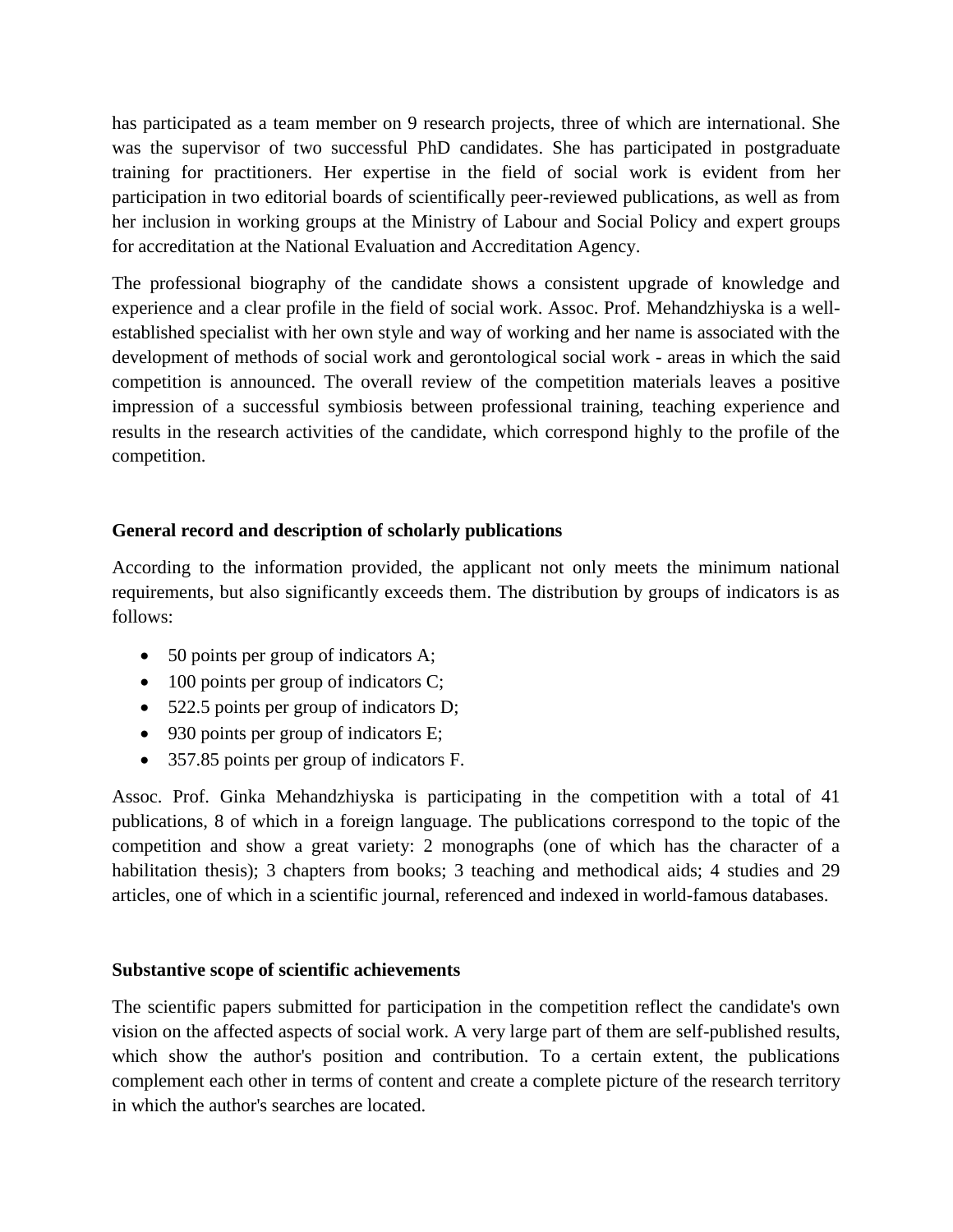I dare to emphasize the importance of the two monographs - "Social work with individual clients" and "On the nature and classifications of social work methods", which mostly carry the author's messages about the theory and methodology of social work.

In the monograph "Social work with individual clients" Assoc. Prof. Ginka Mehandzhiyska combines the results of theoretical and empirical research to develop her idea of the specific application of social work methods at each stage of the work process in the case of the individual client. This extensive, process-oriented tracking of methods is based on a clearly defined conceptual framework of social work with individual clients. Thus, the methods are included in a broader theoretical and methodological interpretation of individualization in the helping process. The author's attention is focused mainly on two methods - case work and individual counseling, which are the most typical for social work with individual clients.

In the other monograph, devoted entirely to the systematization of methods in social work, the methods are presented through definition and classification, highlighting their specificity for the needs of the practical implementation of helping relationships. Through this monographic study Assoc. Prof. Mehandzhiyska achieves an important result from a scientific point of view - the emancipation of social work from other helping professions. The substantiation of the social work' methodological apparatus helps to clarify the status of social work and her professional identification.

The publications of a methodological nature (publ.  $\mathcal{N} \subseteq 4$  and  $\mathcal{N} \subseteq 6$ ) are of interest as well. Through them, the research territory is expanded to include methodological guidelines for the provision of social services. The relationship social worker - client - environment is considered and attention is paid to the construction of a supportive environment in the institutions providing social services. The textbook called "Methodology of home visits in social work" summarizes practical guidelines for working with the client in a home environment, giving specific recommendations, compliance with which would make the visit of a social worker effective. This practical tool, as well as the other dedicated to occupational therapy (publication № 7), has value for the training of students in social work and the continuing qualification of practicing social workers.

#### **Scientific contributions**

Assoc. Prof. Dr. Ginka Mehandzhiyska has differentiated her contributions in four areas methodology and methods of social work; gerontological social work; social work education (with a focus on preparing social workers to practice gerontological social work); psychosocial occupational therapy. The relevant publications are also correctly defined, which confirm the indicated systematization. I support the outlined areas, believing that the most significant scientific achievements of the candidate are in two of the thematic fields, namely: methods of social work and gerontological social work. Assoc. Prof. Mehandzhiyska has her own contribution to the enrichment of the theory and methodology of social work by defining and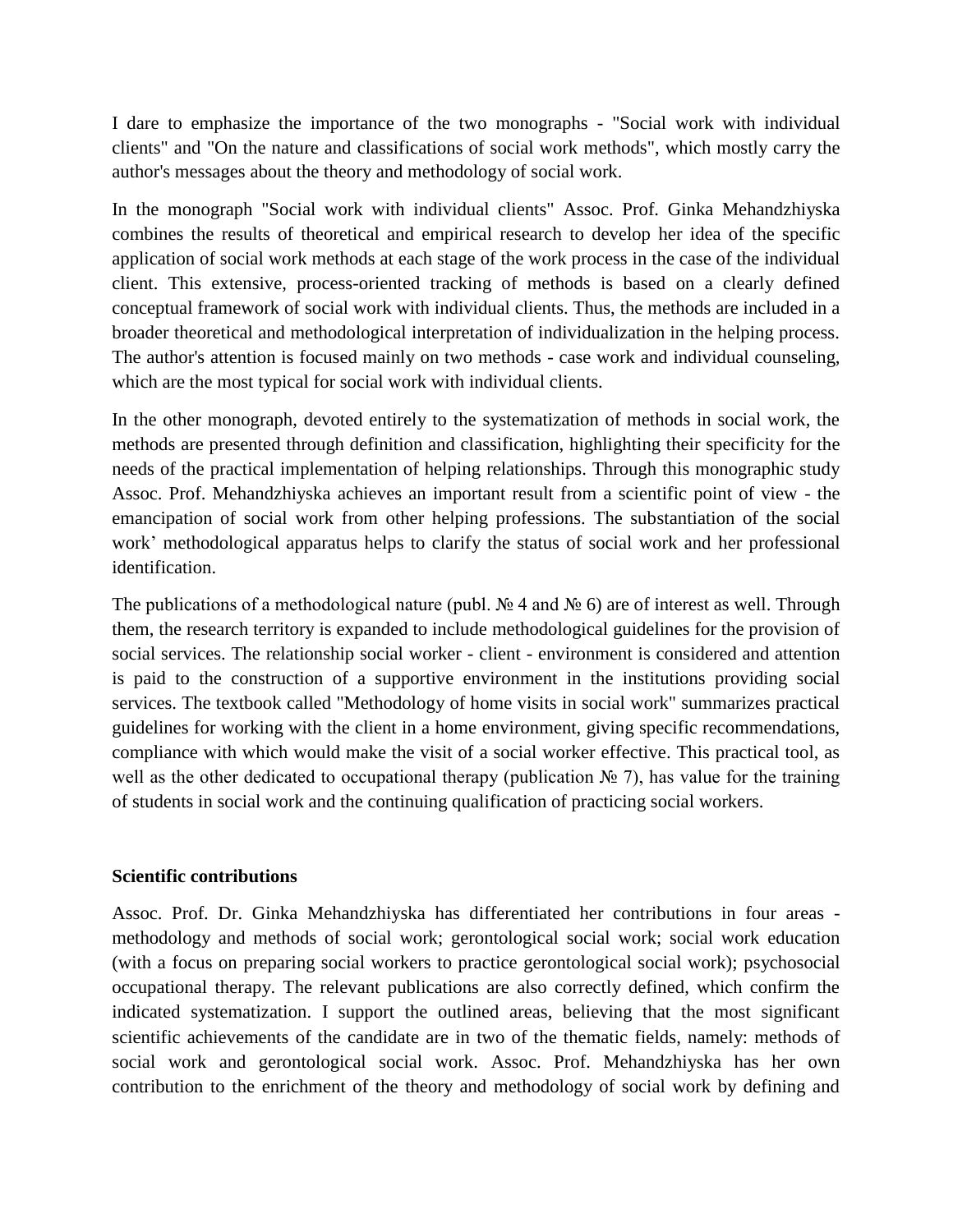classifying the methods of social work. In addition, she argues her theoretical and methodological interpretation of the application of methods for working with individual clients. In this way, social work, in addition to being a field of application, is established at the conceptual level with its distinctive methodology, on the basis of which models for practical actions can be developed. In her scientific texts, Assoc. Prof. Mehandzhiyska convincingly presents the theory - practice relation that is extremely important for social work. She shows the applied significance of each concept she describes in the process of real work with clients. At the same time, transitions are being made to the training of social workers, approaches for training students are being clarified, which also contributes to the direction of social work education.

I would like to particularly note the candidate's contribution to the theoretical and practical development of the issue of gerontological social work. This is a little researched, but very topical area in which there is a growing need to establish modern approaches to the provision of social services. In this regard, Ginka Mehandzhiyska's field research activity is notably valuable. The research results she achieves contribute to the creation of models and programs for working with the elderly and old people, through which to improve the offered social services. The approved author's tools "Model of an individual plan for support and care of services users in gerontological social work" and "Scale for social activity" and "Scale for assessing the satisfaction with the quality of life" of the elderly are also contributing.

In her research work Assoc. Prof. Ginka Mehandzhiyska achieves a homogeneity balance between the conceptualization of the methodology and methods of social work and their design for the needs of the practice and the training of social workers.

#### **Notes and recommendations**

I have no questions, remarks or recommendations to the candidate. With Assoc. Prof. Ginka Mehandzhiyska, we work together in the Department of Social Work and I have had the opportunity to share and discuss with her more than once on professional topics. My personal impressions of her work are entirely positive. She treats her commitments responsibly, is consistent and thorough when performing various tasks - whether research-related or organizational. Her personal commitment to the idea of enriching the theory and practice of social work motivates both professionals and students she teaches.

## **Conclusion**

After getting acquainted in detail with the documents on the competition and the scientific achievements of the candidate, I confidently give my positive assessment of the candidacy of Assoc. Prof. Dr. Ginka Mehandzhiyska. She has professional maturity and skills for research in the field of the competition. Her contribution as a lecturer for the establishment of the university